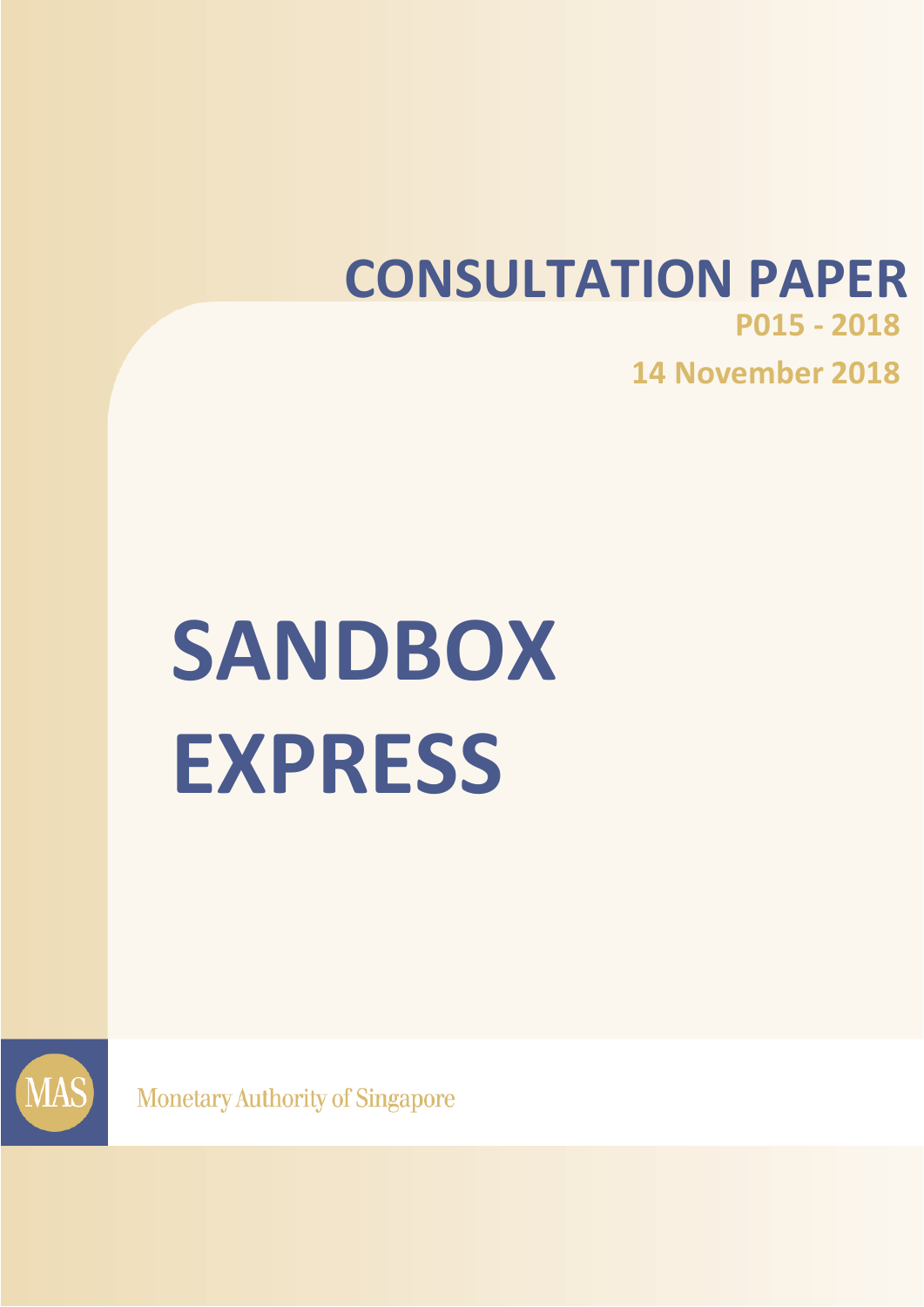### **TABLE OF CONTENTS**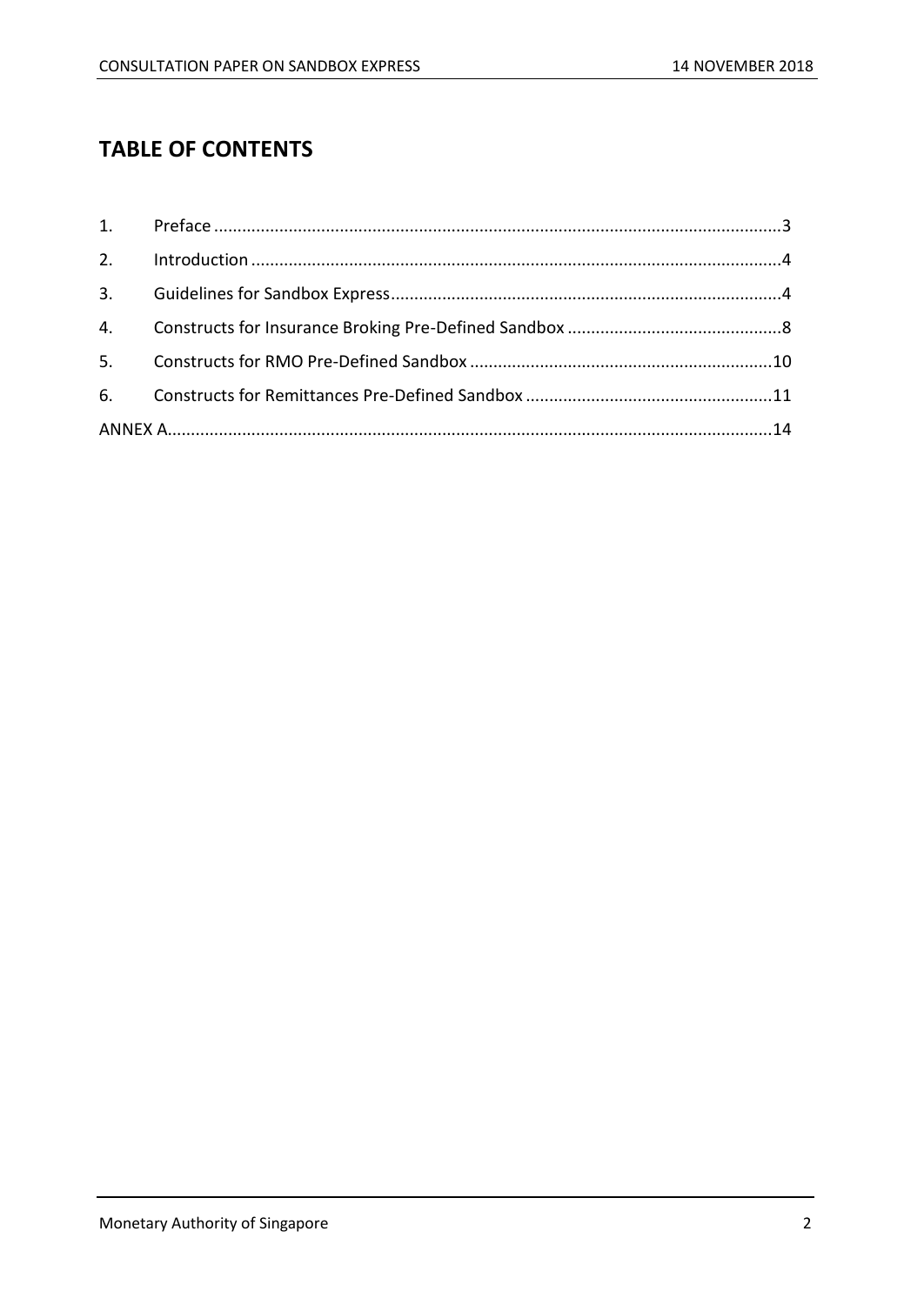#### <span id="page-2-0"></span>**1. Preface**

1.1. The Monetary Authority of Singapore ("MAS") encourages experimentation in financial technology ("FinTech") so that promising innovations can be tested in the market and have a better chance for wider adoption, in Singapore and abroad.

1.2. The FinTech Regulatory Sandbox ("sandbox") was launched in 2016 to facilitate live experiments of innovative financial services and business models within boundaries. We have taken stock of the lessons learned, and have improved how we manage and process sandbox applications.

1.3. Arising from this review, MAS is proposing the creation of pre-defined sandboxes, known as Sandbox Express, to complement the current sandbox approach. The aim is to enable firms which intend to conduct certain regulated activities – where the risks are generally low and well understood – to embark on their experiments more quickly within pre-defined sandboxes, without going through the existing sandbox application and approval process to customise their sandboxes.

1.4. MAS invites interested parties to submit their views and comments on the proposed guidelines for Sandbox Express as well as the proposed constructs for the initial set of predefined sandboxes.

**Please note that all submissions received will be published and attributed to the respective respondents unless they expressly request MAS not to do so. As such, if respondents would like (i) their whole submission or part of it, or (ii) their identity, or (iii) both, to be kept confidential, please expressly state so in the submission to MAS. In addition, MAS reserves the right not to publish any submission received where MAS considers it not in the public interest to do so, such as where the submission appears to be libellous or offensive.**

1.5. Please submit your comments by **13 December 2018** to –

FinTech and Innovation Group FinTech Infrastructure Office Monetary Authority of Singapore 10 Shenton Way, MAS Building Singapore 079117 Email: [fintech\\_sandbox@mas.gov.sg](mailto:fintech_sandbox@mas.gov.sg)

1.6. Electronic submission is encouraged. We would appreciate that you use this suggested format [\[link\]](http://www.mas.gov.sg/~/media/MAS/News%20and%20Publications/Consultation%20Papers/2018%20Nov%20Sandbox%20Express/Template%20for%20Response%20to%20Consultation%20Paper%20on%20Sandbox%20Express.docx) for your submission to ease our collation efforts.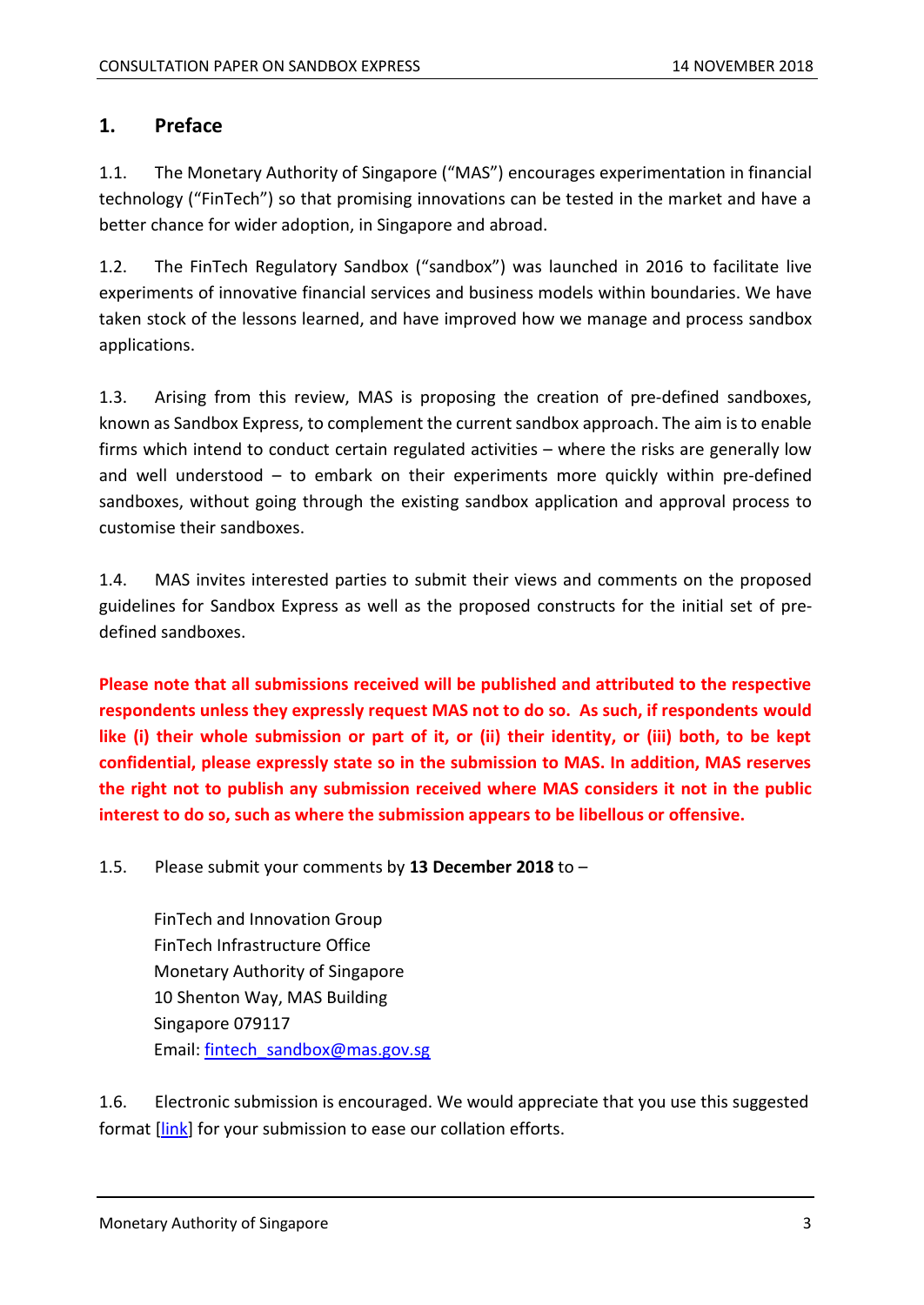#### <span id="page-3-0"></span>**2. Introduction**

2.1. The sandbox establishes a conduit and strengthens the engagement channels between firms (both regulated and unregulated) and MAS on innovative ideas as well as regulatory clarifications relating to them. Since the launch of the sandbox in 2016, we have engaged over 150 firms and enabled several of them to experiment in customised sandboxes. Many of them have since exited the sandbox and obtained relevant regulatory approvals to continue conducting regulated activities in Singapore.

2.2. The current approach has been well received by the market. It requires an extensive review of each application as each sandbox is customised to facilitate meaningful experiments while ensuring that the consequences of failure can be contained. We have learned along the way that for certain types of regulated activity, the risks can potentially be well managed within certain specific boundaries.

<span id="page-3-2"></span>2.3. MAS is proposing the creation of Sandbox Express, which comprises of a set of predefined sandboxes, to complement the existing approach of customised sandboxes. The objective is:

- (a) to provide enterprising firms carrying on certain regulated activities with a faster option to bring innovative financial services or productsto the market for testing; and
- (b) to reduce the time and resources required of the applicants.

2.4. In order to process the applications within a shorter period of time, the conditions and regulatory reliefs for each pre-defined sandbox will need to be pre-determined. Hence, Sandbox Express is only suitable for financial services or products which carry low risks, or risks that are well understood and could be reasonably contained by the respective pre-defined sandbox's constructs.

#### <span id="page-3-1"></span>**3. Guidelines for Sandbox Express**

3.1. Through engagements with players in the FinTech ecosystem, MAS has identified certain regulated activities where pre-defined sandboxes could be reasonably constructed and yet be able to meet the objective set out in paragraph [2.3.](#page-3-2) The initial set of pre-defined sandboxes is proposed as follows:

(a) Insurance broking – Section [4;](#page-7-0)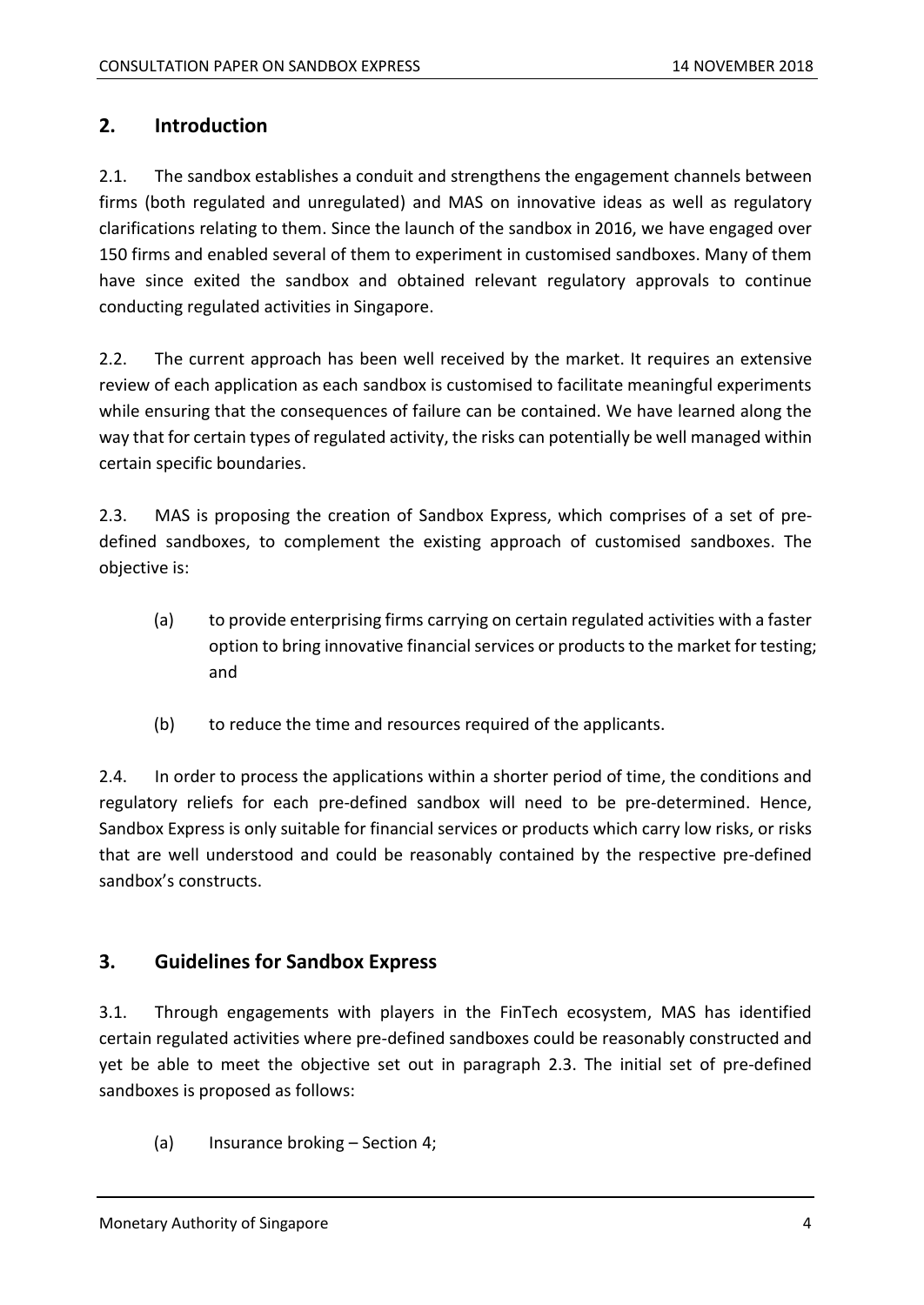- (b) Recognised market operators ("RMO") Section [5;](#page-9-0) and
- (c) Remittances Section [6.](#page-10-0)

This list will be reviewed over time to meet the evolving needs and interests of the financial industry as well as to address any regulatory concerns.

<span id="page-4-1"></span>**Question 1.** MAS seeks comments on the initial set of pre-defined sandboxes. MAS also seeks comments on whether there are other activities regulated by MAS that could be suitable for the Sandbox Express, and if so, what would be the key motivations and possible constructs for each specific pre-defined sandbox.

3.2. All pre-defined sandboxes will be guided by the Sandbox Express principles and governance framework set out in paragraphs [3.3](#page-4-0) to [3.7.](#page-7-1)

<span id="page-4-0"></span>3.3. Any firm interested to conduct an experiment within a specific pre-defined sandbox (the "applicant") must complete an application form to be provided by MAS and submit it to fintech sandbox@mas.gov.sg. An application that is incomplete or lacks clarity, will be rejected. The information to be provided includes the following:

- (a) Details of the applicant:
	- (i) Profile of the organisation, including the organisation structure, past achievements and business profile report with  $ACRA<sup>1</sup>$  (or an equivalent document from a relevant companies or business registry);
	- (ii) Profile of key stakeholders<sup>2</sup>, including their relevant domain knowledge and experience;
	- (iii) Financial standing of the organisation, including any funding raised and/or to be raised; and

 $1$  Accounting and Corporate Regulatory Authority (ACRA) is the national regulator of business entities, public accountants and corporate service providers in Singapor[e https://www.acra.gov.sg/about\\_acra](https://www.acra.gov.sg/about_acra)

 $<sup>2</sup>$  Key stakeholders includes persons with substantial shareholdings in the applicant, chief executive officers,</sup> directors and other relevant persons as necessary.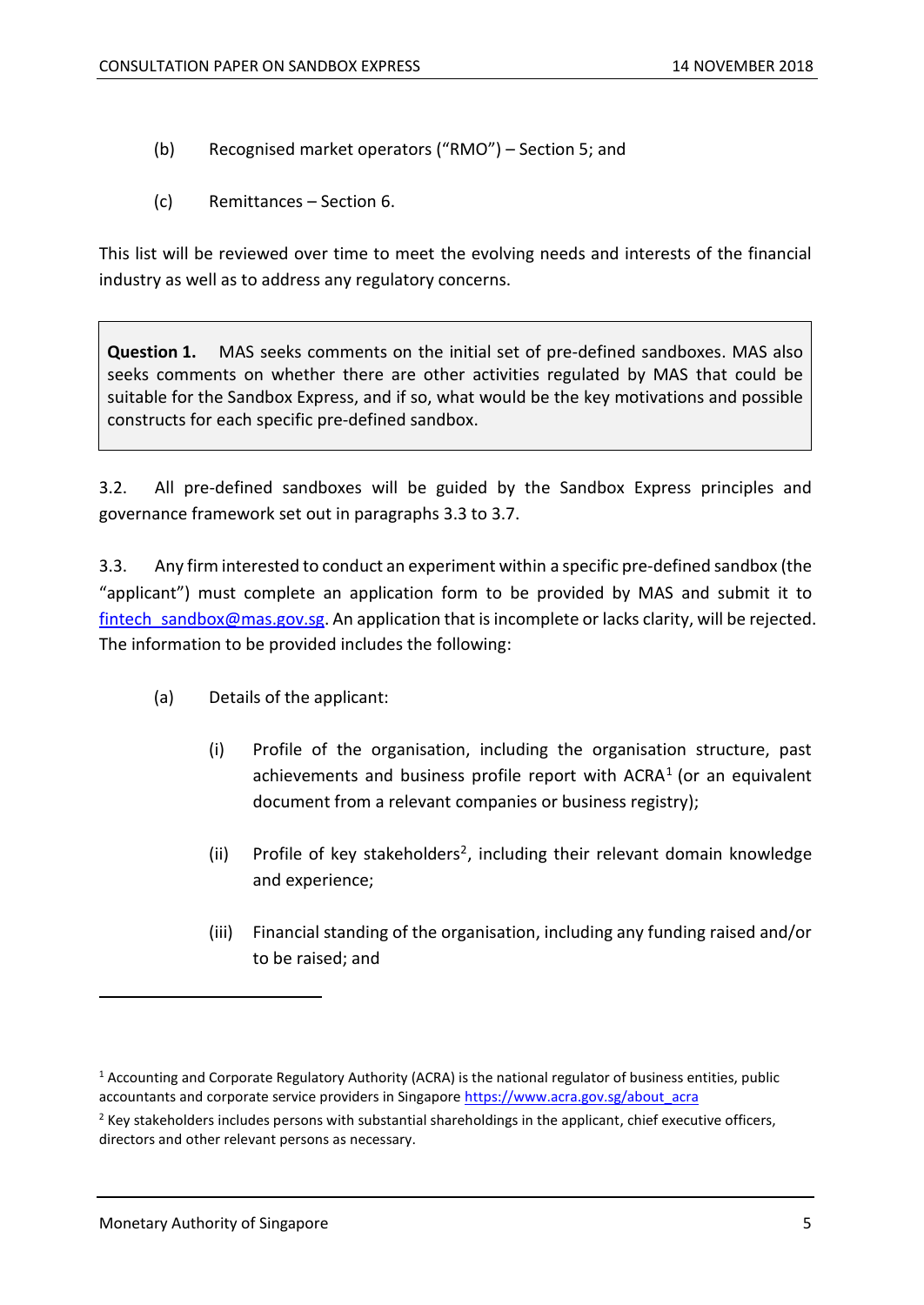- (iv) Regulatory status (e.g. licensing, registration, notification, approval, recognition) <sup>3</sup> with MAS and/or other regulators.
- (b) Details of the proposed financial service/product:
	- (i) Problem statements to be addressed and the new benefits that the solution brings, including a comparison with similar offerings in Singapore;
	- (ii) Business model and use cases, with end-to-end illustrations of the interactions and money flows between the applicant, the target customers and business partners;
	- (iii) Technical architecture and solution, detailing the specific technology and innovative ways in which the technology will be applied; and
	- (iv) Readiness of the prototype and the development timeline.
- (c) Start and end date of the pre-defined sandbox, taking into consideration the processing time required by MAS as set out in paragraph [3.5](#page-6-0) and the maximum duration allowed for that pre-defined sandbox.
- (d) Declaration that the applicant will be conducting the specific regulated activity that is permitted by the pre-defined sandbox, and that it fully complies or is able to fully comply with all the conditions for that pre-defined sandbox as set out in Section [4,](#page-7-0) [5](#page-9-0) or [6.](#page-10-0) Please note that the application will be rejected if the applicant does not or is unable to fully comply with the stated conditions.

3.4. Given the constructs of pre-defined sandboxes, the scope of assessment conducted by MAS could be optimised and limited to the essential ones in order to fast-track the processing of each application. The assessment will be based on the following two criteria:

(a) Whether the applicant's key stakeholders<sup>4</sup> are fit and proper<sup>5</sup>; and

<sup>&</sup>lt;sup>3</sup> MAS regulations, guidance and licensing[: http://www.mas.gov.sg/regulations-and-financial](http://www.mas.gov.sg/regulations-and-financial-stability/regulations-guidance-and-licensing.aspx)[stability/regulations-guidance-and-licensing.aspx](http://www.mas.gov.sg/regulations-and-financial-stability/regulations-guidance-and-licensing.aspx)

<sup>4</sup> Please refer to footnote [2] above for definition of key personnel.

<sup>&</sup>lt;sup>5</sup> In determining whether the applicant's key personnel are fit and proper, MAS will take into account the factors set out in the MAS Guidelines on Fit and Proper Criteria [Guideline No. FSG-G01].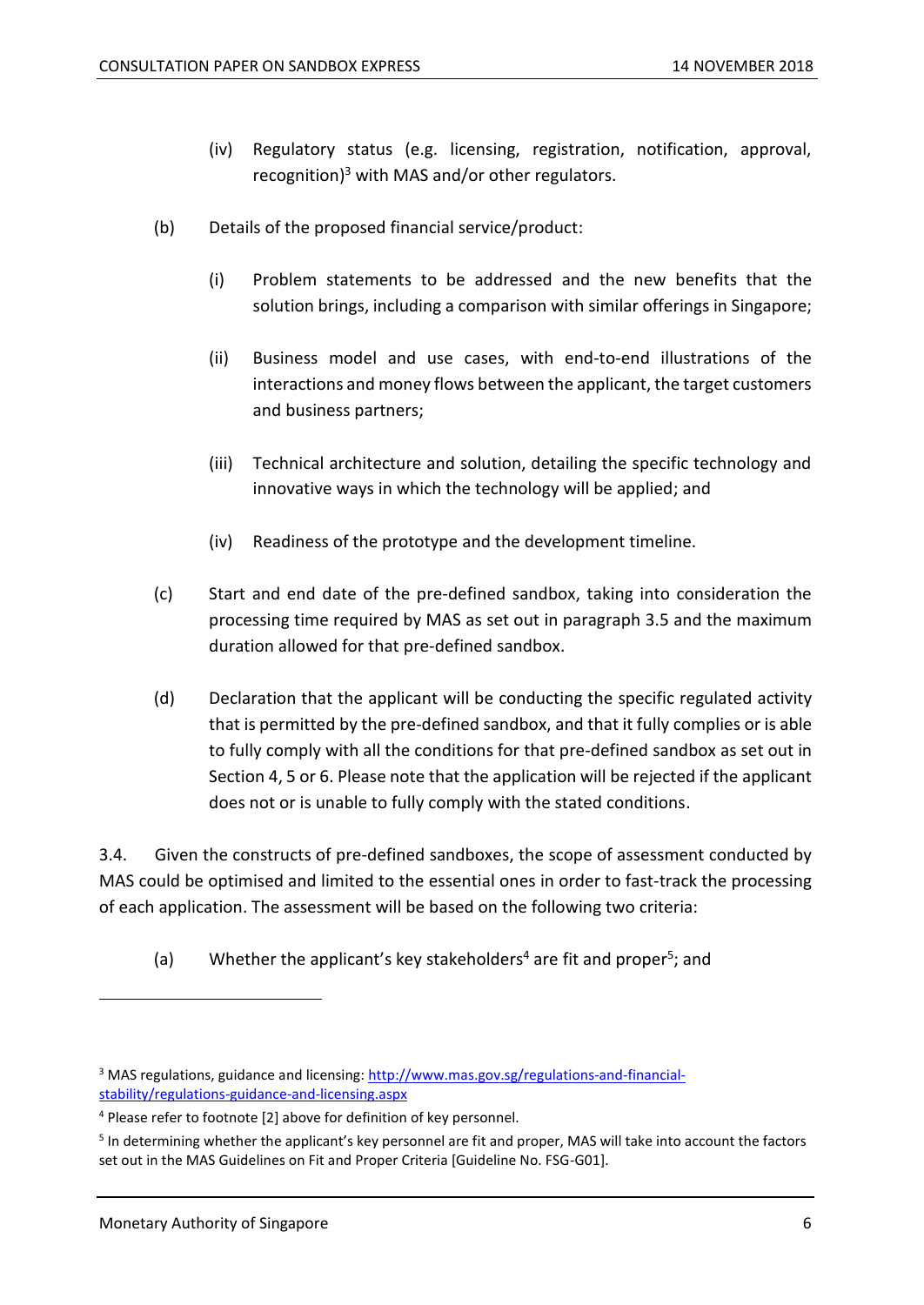(b) Technological innovativeness of the proposed financial service or product.

<span id="page-6-0"></span>3.5. MAS will endeavour to complete the assessment and respond to the applicant within 21 days from the date of receiving the application. In addition,

- (a) For applications that are deemed by MAS to be complex and require more time to assess, MAS may decide not to consider the application under the Sandbox Express and instead assess it under the customised sandbox approach.
- (b) For approved applications, information on the pre-defined sandbox entities and their activities will be published on the MAS website.
- (c) MAS reserves the right to withdraw any approval of the application at any time, for example, if the entity is conducting an activity that is not permitted under the specific pre-defined sandbox.

<span id="page-6-1"></span>3.6. The pre-defined sandbox entity must provide clear and proper disclosure to every user and obtain an acknowledgement before the user can be on-boarded as its customer. The disclosure must include the following:

- (a) The entity is permitted to operate in a pre-defined sandbox for a specified period of time ("the approved period") and its scope is limited to the constructs of that pre-defined sandbox. The scope and limitations should be fully disclosed;
- (b) The entity is exempted by MAS from complying with the full legal and regulatory requirements under the relevant Act, during the approved period:
	- (i) For an entity that is exempted from requirements to be registered / approved / recognised / licensed (as applicable) by MAS, the entity is not supervised by MAS; or
	- (ii) For an entity that is required to be registered / approved / recognised / licensed (as applicable) by MAS, MAS will not conduct on-site supervision on the entity.
- (c) The entity's financial service or product may be discontinued, by MAS or the entity, during the approved period;
- (d) The entity's continued operations after the approved period would be subject to the entity obtaining the required regulatory approvals from MAS;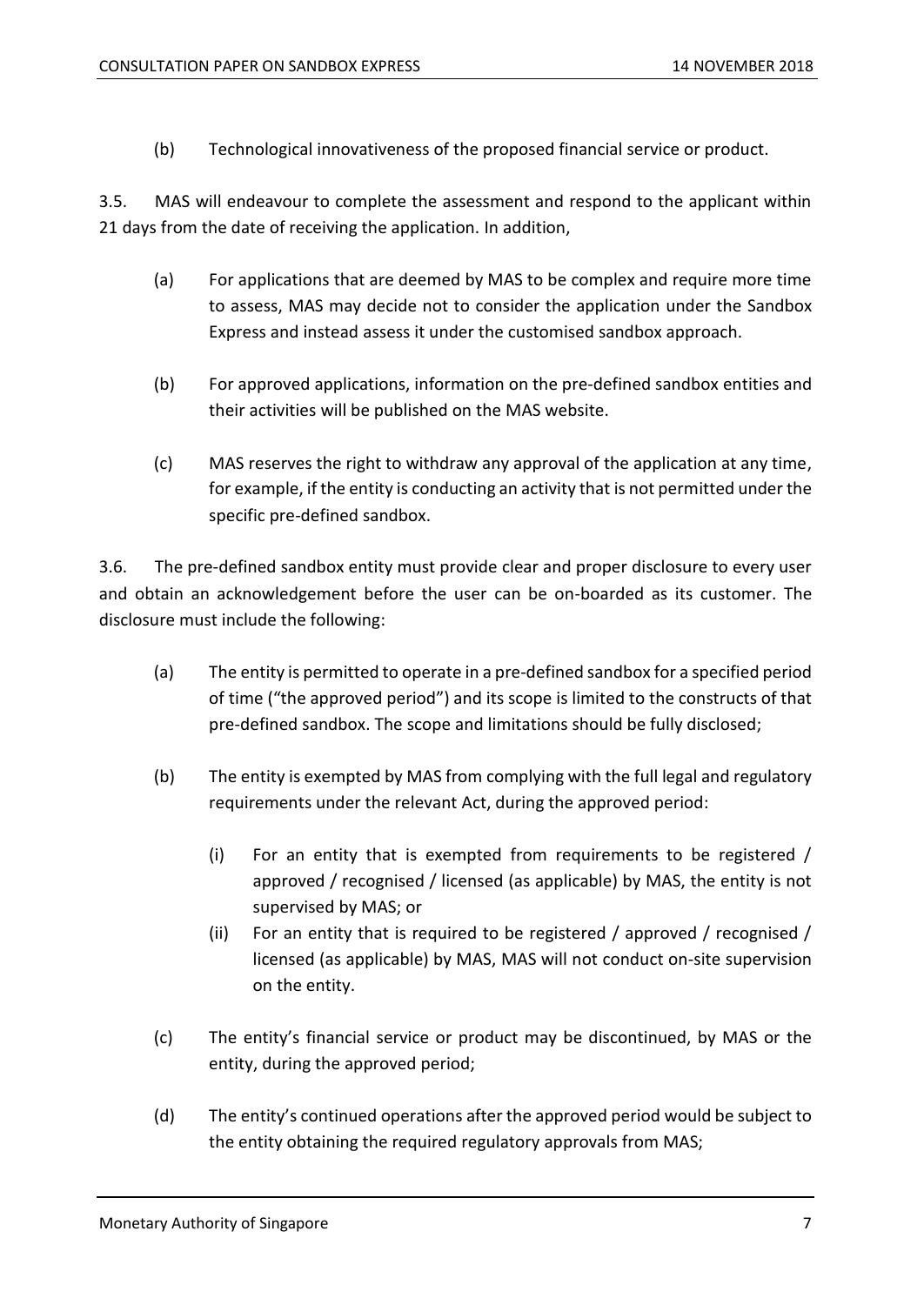- (e) The entity may decide to discontinue its service after the approved period; and
- (f) The entity's customers will not have access to the dispute resolution scheme managed by the Financial Industry Dispute Resolution Centre.

<span id="page-7-1"></span>3.7. During the approved period, the entity is required to submit a progress report to MAS every 2 months. MAS may request for clarifications from the entity or for the entity to provide a demonstration of the experiment. The report must include the following:

- (a) Declaration that the pre-defined sandbox conditions have been and are fully adhered to;
- (b) Progress of the experiment;
- (c) A register of issues encountered (e.g. technical, business, customer feedback) and the actions taken to resolve the issues; and
- (d) A register of enhancements made to the solution in relation to the financial service or product.

<span id="page-7-2"></span>**Question 2.** MAS seeks comments on the proposed guidelines for Sandbox Express as set out in paragraphs [3.3](#page-4-0) to [3.7.](#page-7-1)

#### <span id="page-7-0"></span>**4. Constructs for Insurance Broking Pre-Defined Sandbox**

4.1. An entity operating under the insurance broking pre-defined sandbox can conduct any one or a combination of the following regulated activities under the Insurance Act (Cap. 142) ("IA"):

- (a) Direct insurance broking;
- (b) General reinsurance broking; or
- (c) Life reinsurance broking.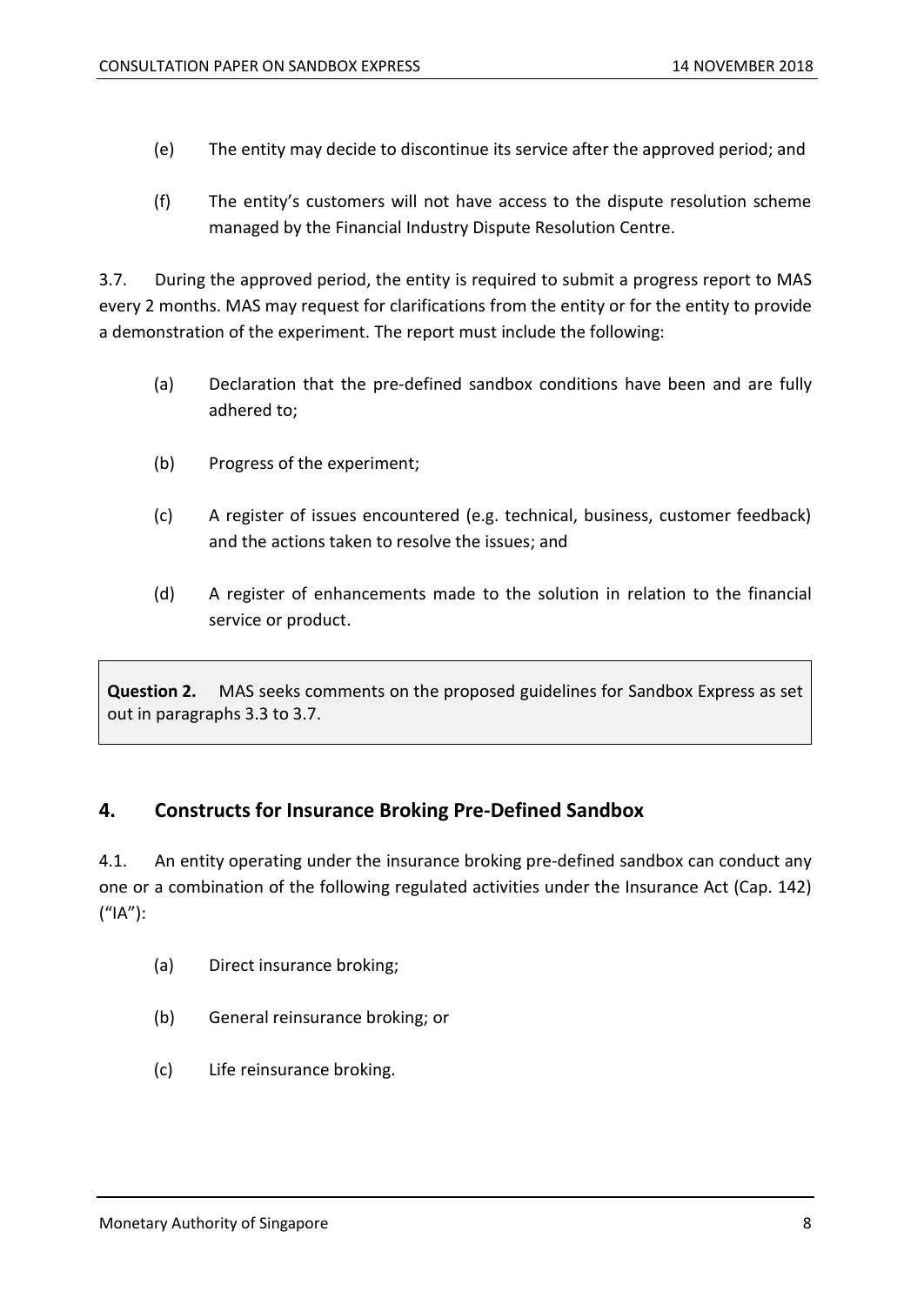4.2. The following conditions and expectations will apply to the insurance broking predefined sandbox, to safeguard the interests of the entity's customers and contain potential risks of the experiment:

- (a) The approved period is limited to a maximum of 6 months;
- (b) The total number of completed transactions is limited to 1,000 within the approved period. A completed transaction means a transaction where an insurance policy has been issued by an insurance company to the customer as the insured, pursuant to the entity's insurance broking activities;
- (c) The entity must maintain records of all transactions executed;
- (d) The entity cannot handle or hold onto customer's monies;
- (e) The entity must ensure the fitness and propriety of its shareholders, chief executive officer, directors and broking staff, and submit fit and proper declarations by these persons to MAS;
- (f) The entity must put in place internal controls and processes to mitigate risks associated with the experiment, which includes, but is not limited to, money laundering and terrorism financing risks and technology risks<sup>6</sup>;
- (g) The entity must not conduct any activity that is against the interest of the public, or a section of the public; and
- (h) The entity must provide clear and proper disclosures as set out in paragraph [3.6.](#page-6-1)

4.3. The entity will be exempted from registration as an insurance broker, i.e. it will be exempted from complying with section 35W(1) of the IA, during the approved period.

4.4. The entity must submit the relevant application to be registered as an insurance broker at least 6 weeks before the end of its approved period if it intends to continue its insurance broking activities thereafter. This is to allow sufficient time for MAS to determine if the entity can meet the full regulatory requirements expected of a registered insurance broker, so as to minimise potential impact on the entity's existing customers.

 $6$  As part of establishing controls and processes to mitigate technology risk, all sandbox entities should take into account cyber risk to protect systems and data from cyber attacks.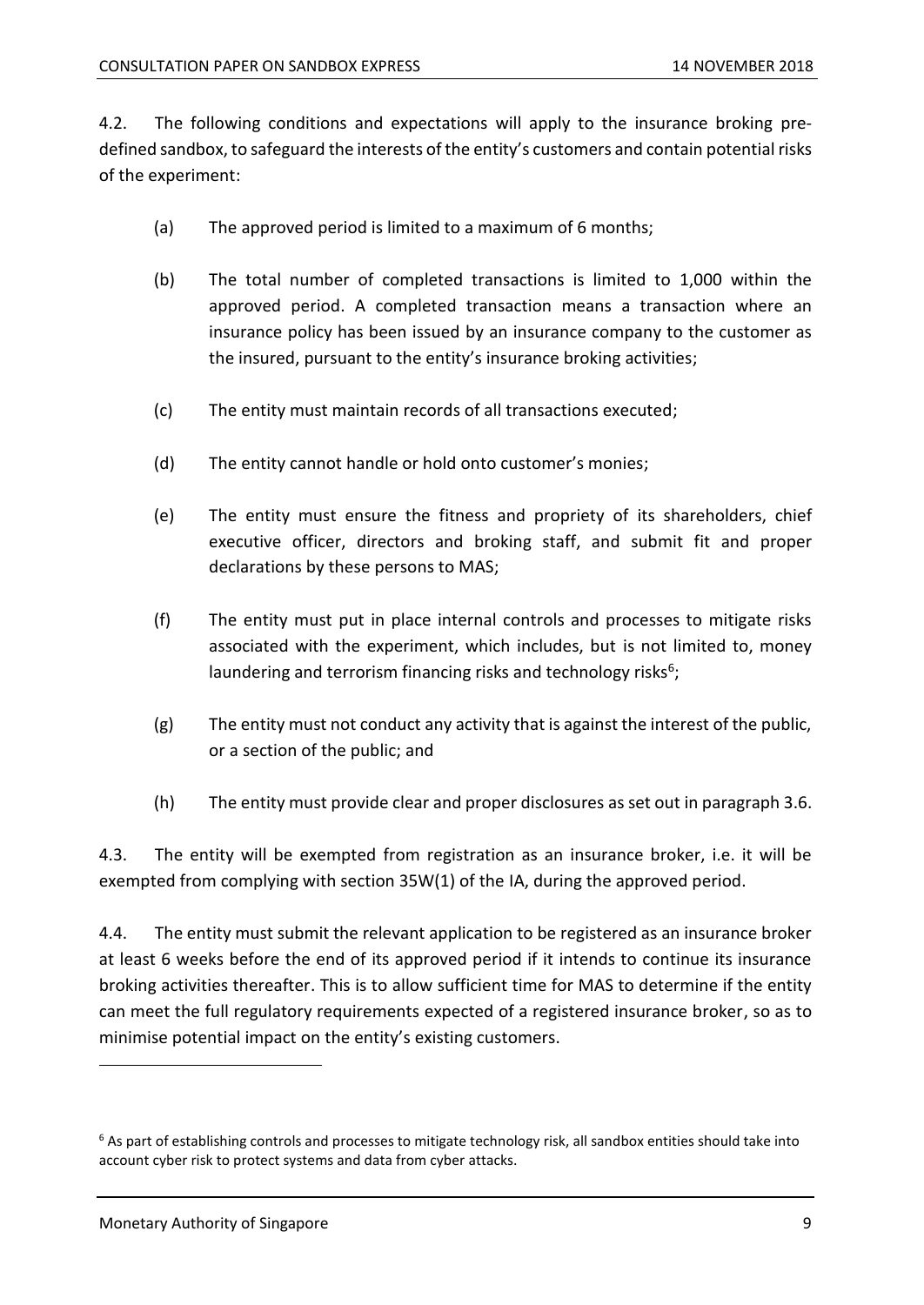<span id="page-9-1"></span>**Question 3.** MAS seeks comments on the proposed constructs for insurance broking predefined sandbox.

#### <span id="page-9-0"></span>**5. Constructs for RMO Pre-Defined Sandbox**

5.1. An entity operating under the RMO pre-defined sandbox can conduct the regulated activity of establishing or operating an organised market as a RMO under the Securities and Futures Act (Cap. 289) ("SFA").

5.2. The following conditions and expectations will apply to the RMO pre-defined sandbox, to safeguard the interests of the entity's customers and contain potential risks of the experiment:

- (a) The approved period is limited to a maximum of 6 months;
- (b) The entity can only on-board institutional investors and accredited investors who are not individuals, as customers;
- (c) The maximum volume traded is capped<sup>7</sup> at SGD5 billon for securities market or 5 million derivative contracts for derivatives market;
- (d) The entity must maintain records of all transactions executed;
- (e) The entity cannot hold onto customer's monies and/or collateral;
- (f) The entity must ensure the fitness and propriety of its shareholders, chief executive officer and directors, and submit fit and proper declarations by these persons to MAS;

 $<sup>7</sup>$  The caps take reference from the limits proposed for RMO Tier 3 in the MAS consultation paper on review of</sup> the recognised market operators regime, May 201[8 http://www.mas.gov.sg/news-and](http://www.mas.gov.sg/news-and-publications/consultation-paper/2018/consultation-paper-on-review-of-the-recognised-market-operators-regime.aspx)[publications/consultation-paper/2018/consultation-paper-on-review-of-the-recognised-market-operators](http://www.mas.gov.sg/news-and-publications/consultation-paper/2018/consultation-paper-on-review-of-the-recognised-market-operators-regime.aspx)[regime.aspx](http://www.mas.gov.sg/news-and-publications/consultation-paper/2018/consultation-paper-on-review-of-the-recognised-market-operators-regime.aspx)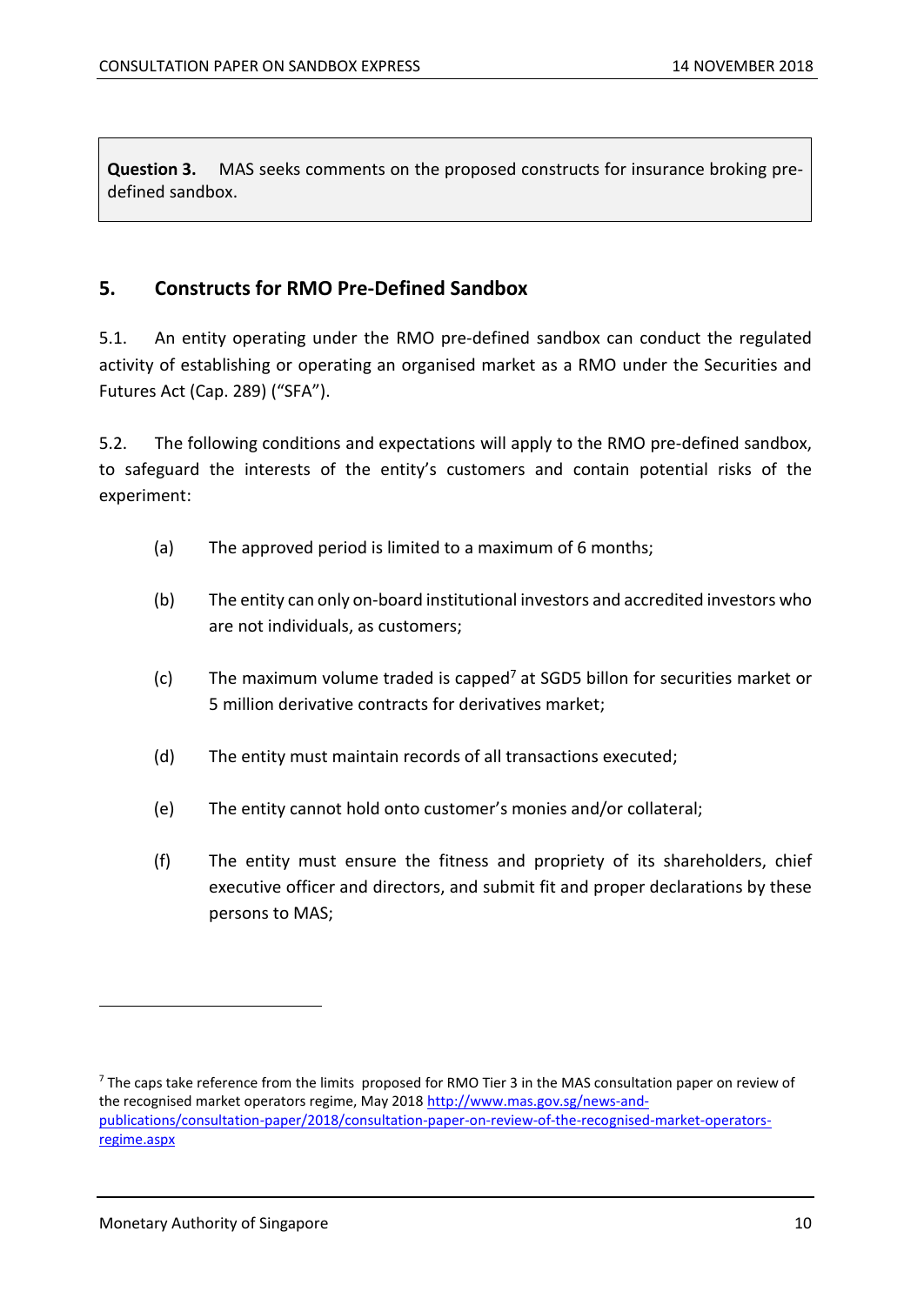- (g) The entity will put in place internal controls and processes to mitigate risks associated with the experiment, which includes, but is not limited to, money laundering and terrorism financing risks and technology risks<sup>8</sup>;
- (h) The entity must not conduct any activity that is against the interest of the public, or a section of the public;
- (i) The entity cannot participate in its own markets as a participant or take principal positions;
- (j) The entity must execute trading in accordance with its trading rules and user agreements; and
- (k) The entity must provide clear and proper disclosure as set out in paragraph [3.6.](#page-6-1)

5.3. The entity will be exempted from the requirements to be recognised as a RMO under section 7(1) of the SFA, during the approved period.

5.4. The entity must submit the relevant application for recognition as a RMO at least 6 weeks before the end of its approved period if it intends to continue operating a market as a RMO thereafter. This is to allow sufficient time for MAS to determine if the entity can meet the full regulatory requirements expected of a RMO, so as to minimise potential impact on the entity's existing customers.

<span id="page-10-1"></span>**Question 4.** MAS seeks comments on the proposed constructs for RMO pre-defined sandbox.

#### <span id="page-10-0"></span>**6. Constructs for Remittances Pre-Defined Sandbox**

6.1. An entity operating under the remittances pre-defined sandbox can conduct the regulated activity of remittance business under the Money-Changing and Remittance Businesses Act (Cap. 187) ("MCRBA")<sup>9</sup>.

<sup>8</sup> Please refer to footnote [6] above.

 $9$  MCRBA will be repealed when the proposed Payment Services Bill ("PSB") is implemented. The proposed remittances pre-defined sandbox will then refer to the corresponding activity under the PSB and the clause in paragraph 6.3 of this consultation paper will be updated to the relevant clauses in the PSB.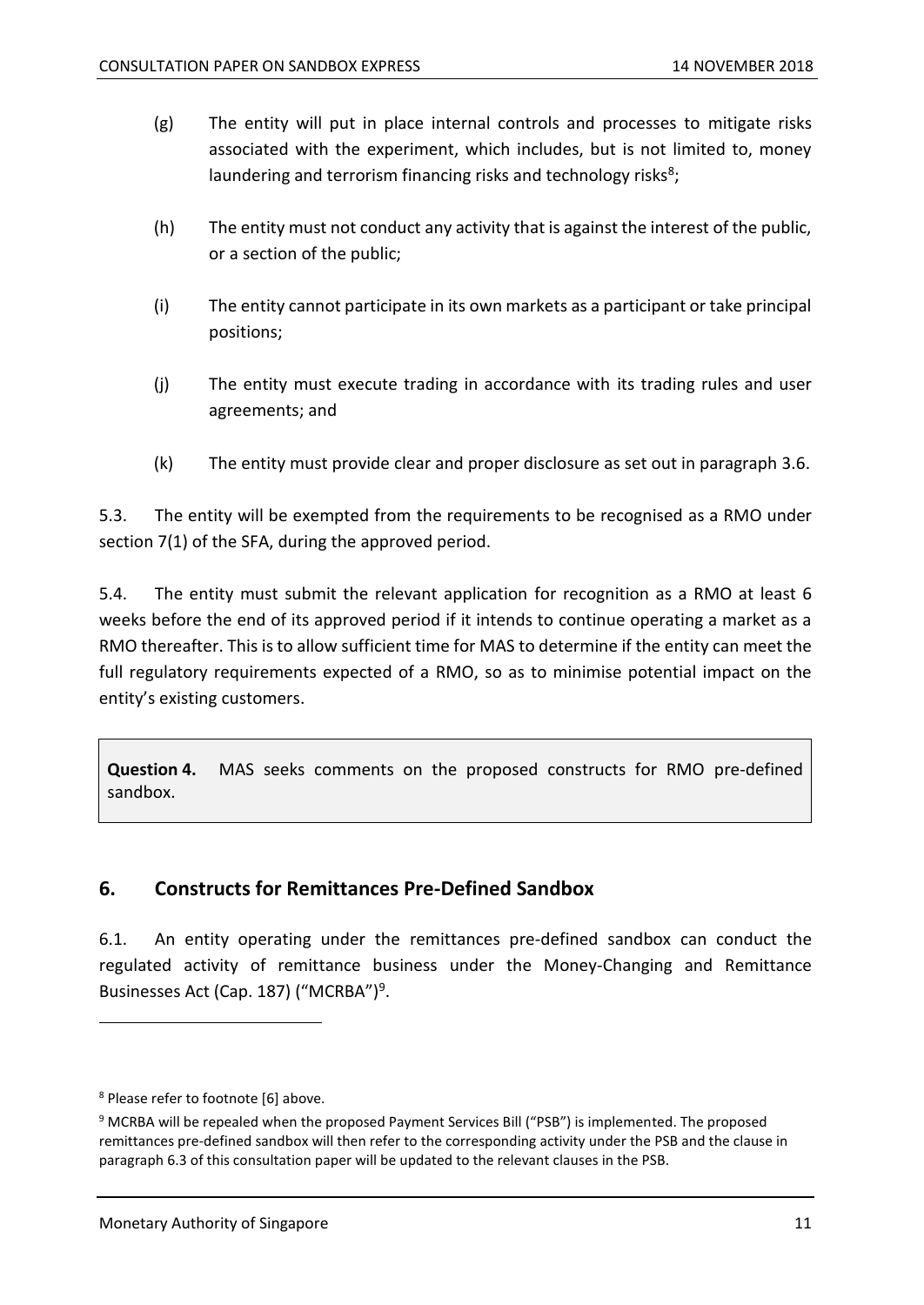6.2. The following conditions and expectations will apply to the remittances pre-defined sandbox, to safeguard the interests of the entity's customers and contain potential risks of the experiment:

- (a) The approved period is limited to a maximum of 6 months;
- (b) The maximum value of outstanding remittance transactions<sup>10</sup> at any point in time is limited to SGD100,000;
- (c) The entity must ensure the fitness and propriety of its shareholders, chief executive officer and directors, and submit fit and proper declarations by these persons to MAS;
- (d) The entity will put in place internal controls and processes to mitigate other risks associated with the experiment;
- (e) The entity must not conduct any activity that is against the interest of the public, or a section of the public; and
- (f) The entity must provide clear and proper disclosure as set out in paragraph [3.6.](#page-6-1)

6.3. The entity will be granted a remittance licence under section 8(3)(a) of the MCRBA, and exempted from complying with section 10(1) of the MCRBA to hold SGD100,000 of security deposit for each place of business, during the approved period. For the avoidance of doubt, the entity will be required to comply with all regulatory requirements that a holder of a remittance licence is subject to, including (but not limited to) the following requirements:

- (a) The entity must maintain records of all transactions executed; and
- (b) The entity must comply with all requirements set out in the Notices relevant to remittance businesses, on the prevention of money laundering and countering the financing of terrorism.<sup>11</sup> These include developing and implementing policies,

 $10$  This refers to remittance transactions where the beneficiaries have yet to receive the monies arising from the transactions. When PSB is implemented, this definition will be revised to align with the PSB.

 $11$  In addition, MAS generally expects a holder of a remittance licence to take into account the recommendations in the relevant Guidelines to the AML/CFT Notice.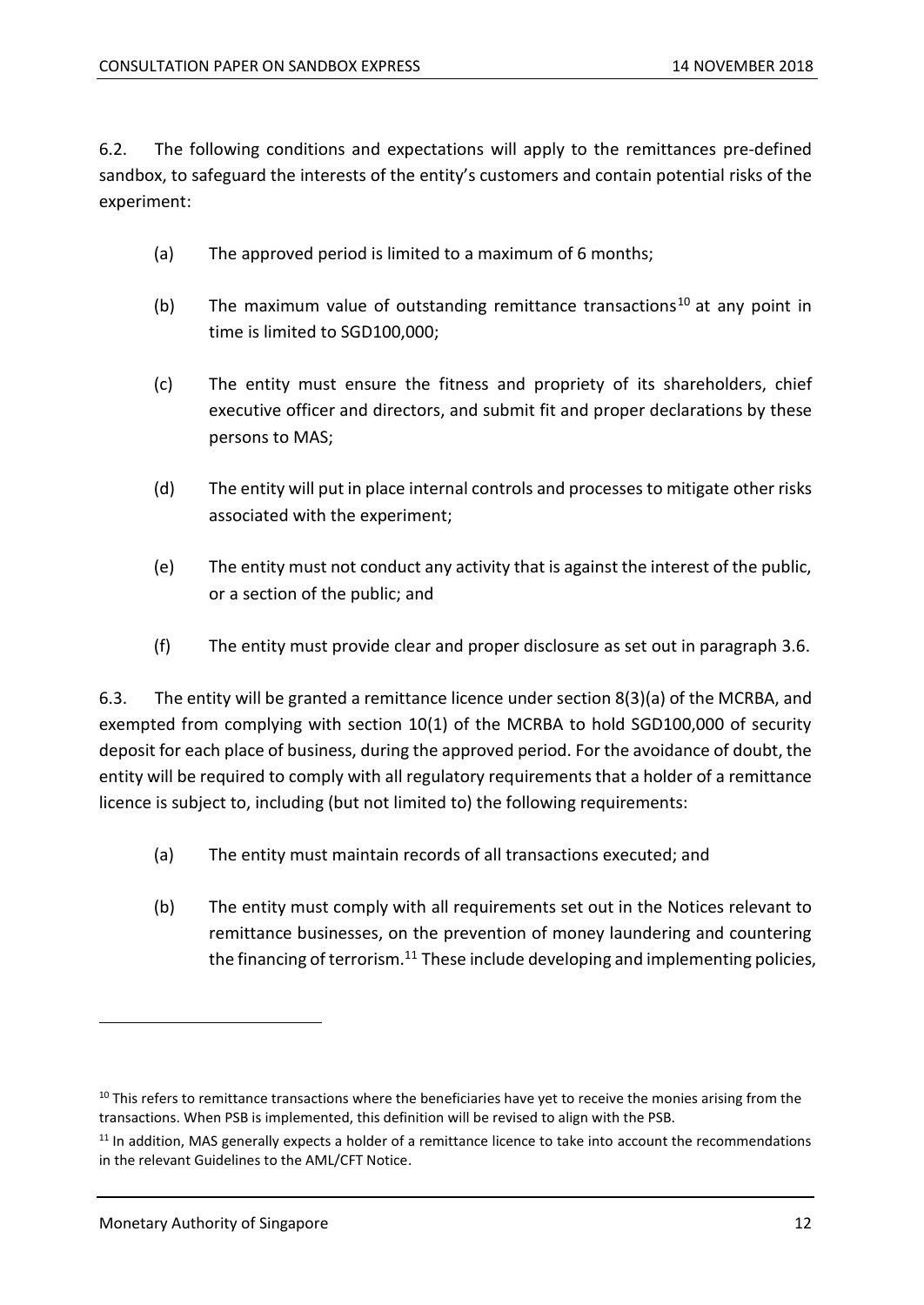procedures and controls in relation to the conduct of customer due diligence, transaction monitoring, screening, and reporting of suspicious transactions.

6.4. The entity must submit the relevant application for a remittance licence at least 4 weeks before the end of its approved period, if it intends to continue its remittance business thereafter. This is to allow sufficient time for MAS to determine if the entity can meet the full regulatory requirements expected of a licensed remittance business, so as to minimise potential impact on the entity's existing customers.

<span id="page-12-0"></span>**Question 5.** MAS seeks comments on the proposed constructs for remittances pre-defined sandbox.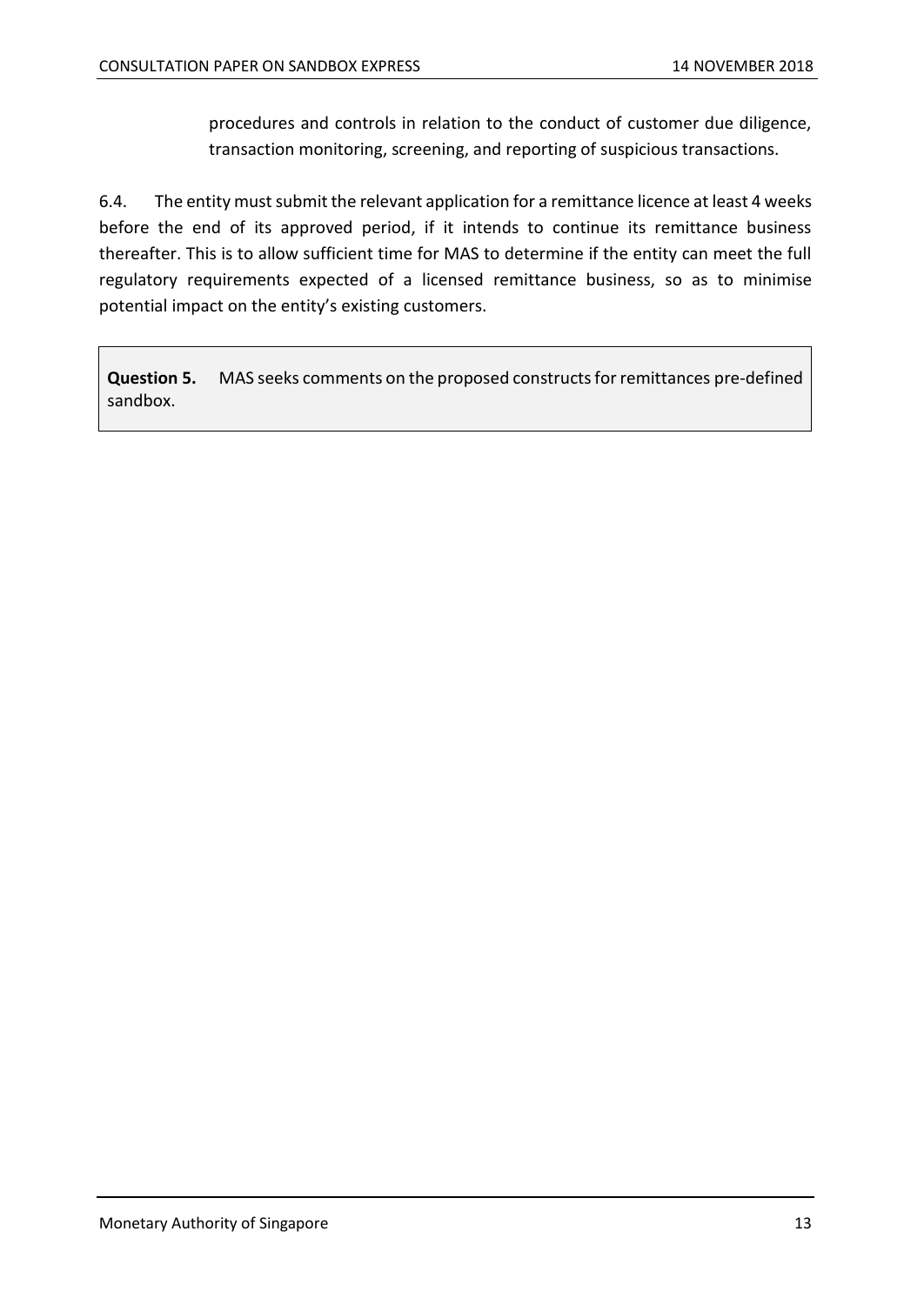#### **ANNEX A**

#### <span id="page-13-0"></span>**List of Questions**

|                                | <b>Question 1.</b> MAS seeks comments on the initial set of pre-defined sandboxes. MAS also<br>seeks comments on whether there are other activities regulated by MAS that could be suitable<br>for the Sandbox Express, and if so, what would be the key motivations and possible constructs |
|--------------------------------|----------------------------------------------------------------------------------------------------------------------------------------------------------------------------------------------------------------------------------------------------------------------------------------------|
|                                | <b>Question 2.</b> MAS seeks comments on the proposed guidelines for Sandbox Express as set                                                                                                                                                                                                  |
|                                | <b>Question 3.</b> MAS seeks comments on the proposed constructs for insurance broking pre-                                                                                                                                                                                                  |
| <b>Question 4.</b><br>sandbox. | MAS seeks comments on the proposed constructs for RMO pre-defined                                                                                                                                                                                                                            |
| <b>Question 5.</b><br>sandbox. | MAS seeks comments on the proposed constructs for remittances pre-defined                                                                                                                                                                                                                    |